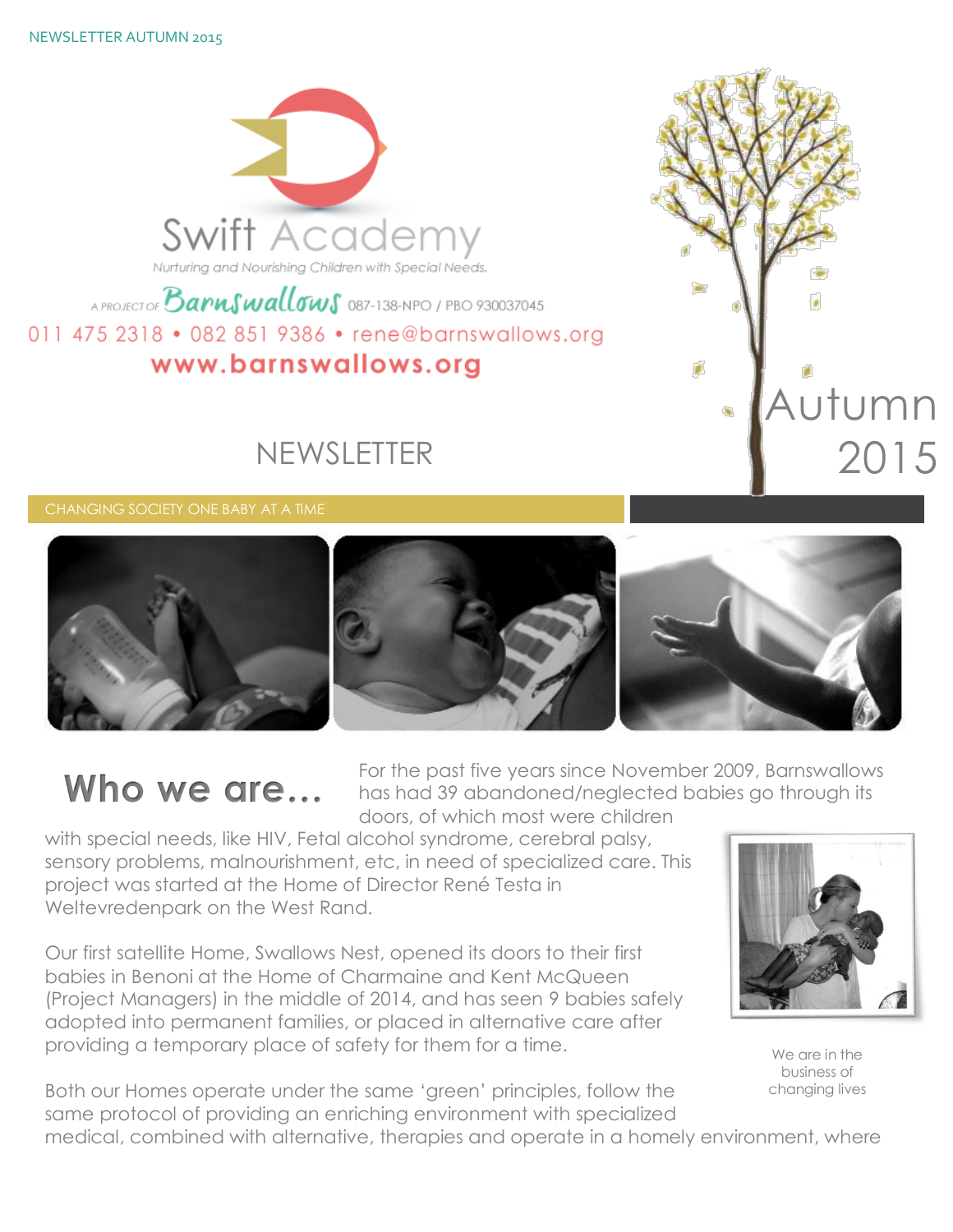children are given individual attention and stimulation.

## **New Beginnings for Swallows Nest**

Swallows Nest became the beneficiary of a project that Carte Blanche embarked on for one of their programs. The project involved making Swallows Nest energy efficient in view of the electricity challenges that South Africans are facing with load-shedding.

Carte Blanche, Ellie's, Mass Build and Ascention Properties put their heads and skills together and renovated an outbuilding making it into a 5 star baby house. The new baby house was installed with a UPS system which allows the baby house to function with electricity when the lights go out.

Carte Blanche will be viewing the program on Swallows Nest in the near future.



## **Our Sponsors**







## **Our New Five Star Baby House!**

Swallows Nest's new member of staff.



Swallows Nest is delighted to welcome Michelle Taylor to our team. She holds the position of Personal Assistant to Charmaine McQueen.

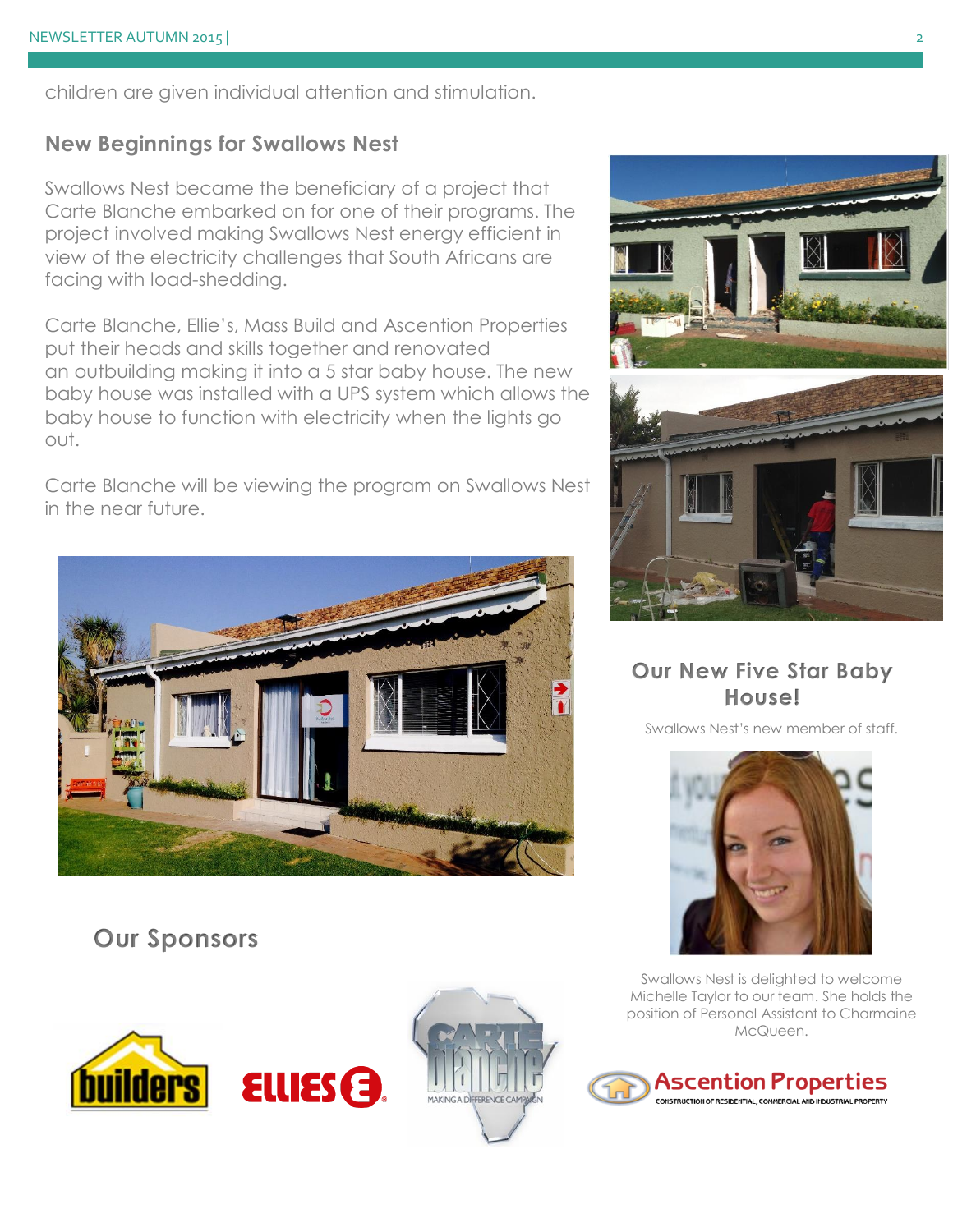

### **Our Babies**

South Africa *"is experiencing the highest burden of HIV in the world, with over 5.7 million people currently infected. Parents are dying and leaving behind orphaned children. There are an estimated 3.7 million orphans in South Africa, about half of whom have lost one or both parents to AIDS; and 150,000 children are believed to be living in child-headed households***." UNICEF**

Almost every baby we take care of has been exposed to HIV or is HIV positive. Our specific work involves rehabilitating babies. We do this through a number of therapies, strengthening the immune system with natural supplements. We rely on the government medical system to provide medication where it is needed.

### *"In South Africa, 11.9 million children (64% of all children) live in income poverty. Black children constitute a disproportionately large share of the total number of children living in poverty."* **UNICEF**

Every baby that we take care of has been affected by poverty. Many of our babies come to us malnourished, some even having kwashiorkor.

Swallows Nest provides excellent nutrition for our babies. We grow some of the vegetables needed and keep babies' meals to wholesome, healthy fresh foods, in order to promote optimal health.

#### **FAST FACTS**

64% of all children in South Africa live in income povertv

FOR MORE INFORMATION

See the UNICEF website

<http://www.unicef.org/>

## **Reaching Out**

Swallows Nest together with other charities from the Benoni Alliance ran a blanket drive into the area of Etwatwa in April this year. We were able to make sure many families could stay warm this winter.

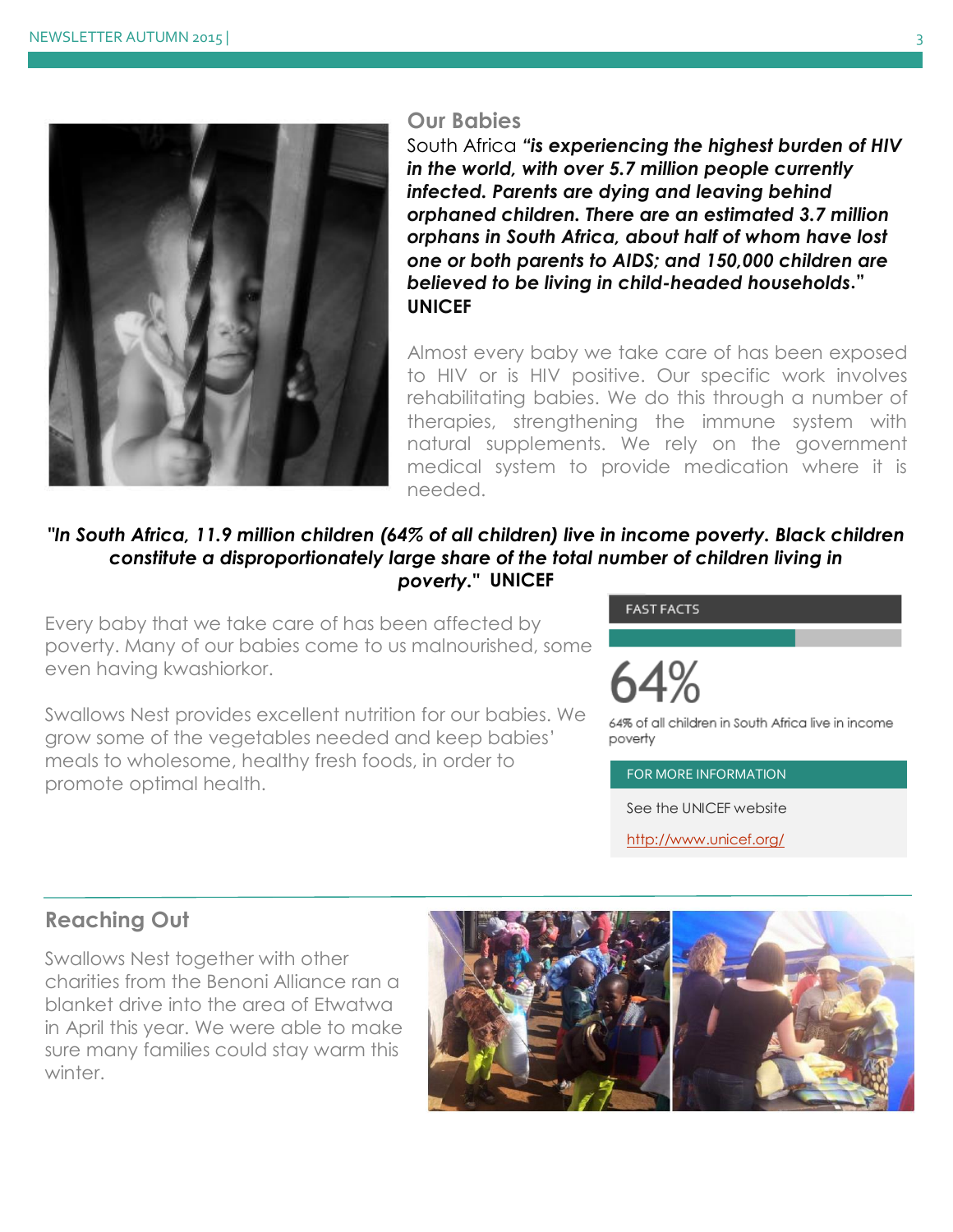

**Our latest Project: SWIFT ACADEMY Weltevredenpark Roodepoort**

Swift Academy opened its doors in April, to a group of learners with special needs. It has proven to be a great challenge not only working with these children from day to day, but working together with the parents as a team on a specific protocol with each child entering our doors, starting with a detox program, GFCF diet and specific interventions aimed at helping them to overcome developmental delays, and become a part of mainstream society in a meaningful way. Dr Jana and Gizella are our therapists taking care of the learners.



## **JUST HEALTH presentation 16 May**

At Barnswallows West Rand we have regular presentations on healthy living, to educate parents and the public on a healthy lifestyle. On this picture René Testa, Director of Barnswallows, and lifestyle consultant for The Natural Way, is teaching the ladies on the basics of changing over to a healthier lifestyle. Our next presentation is on **20th June** on the topic: